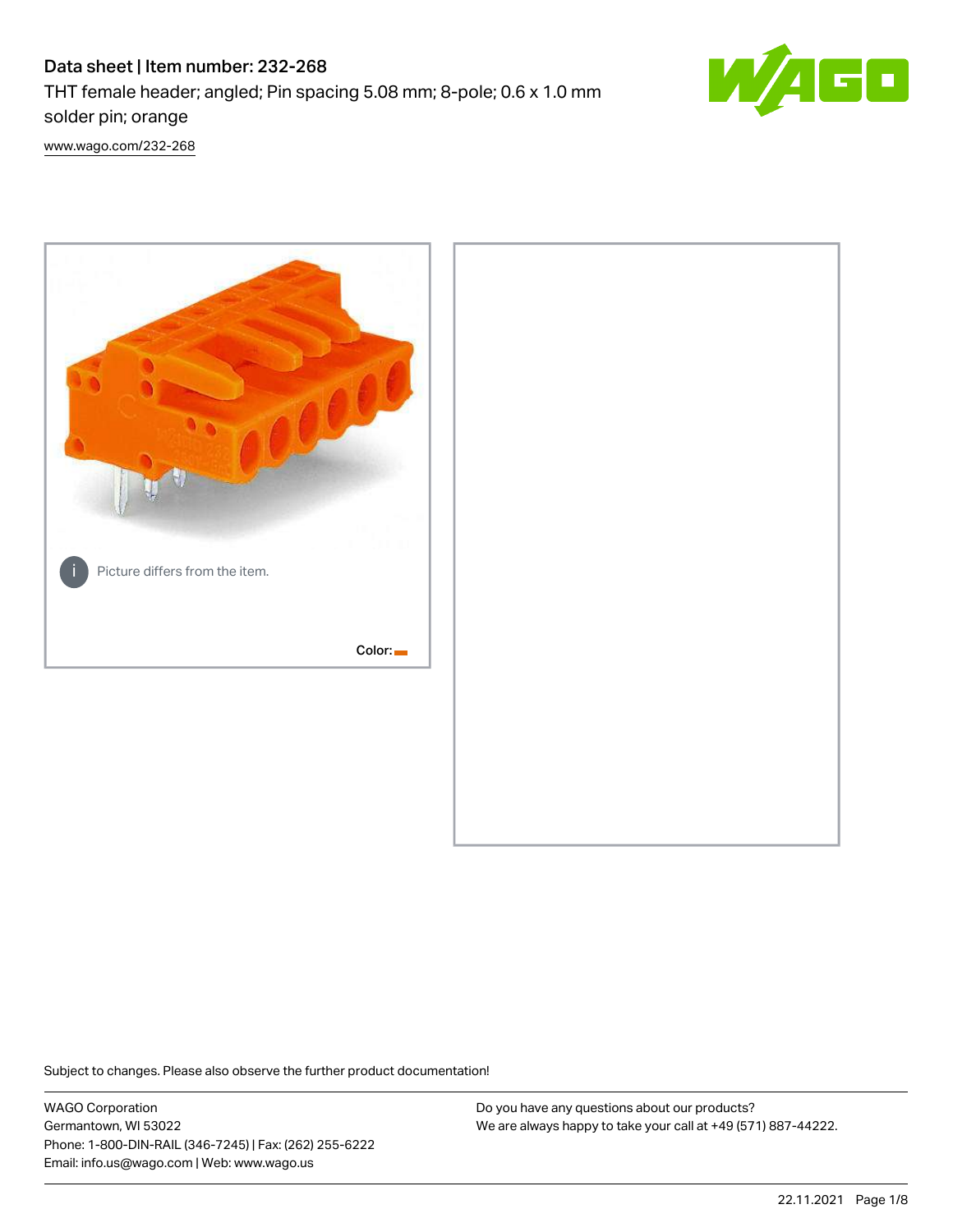

Dimensions in mm

 $L =$  (pole no. x pin spacing) + 1.5 mm

Distance to first solder pin: 2.2 mm

2- to 3-pole female connectors – one latch only

#### Item description

- **Horizontal or vertical PCB mounting via straight or angled solder pins**
- For board-to-board and board-to-wire connections
- $\blacksquare$ Touch-proof PCB outputs
- $\blacksquare$ Easy-to-identify PCB inputs and outputs
- **Now With coding fingers**

Subject to changes. Please also observe the further product documentation!

WAGO Corporation Germantown, WI 53022 Phone: 1-800-DIN-RAIL (346-7245) | Fax: (262) 255-6222 Email: info.us@wago.com | Web: www.wago.us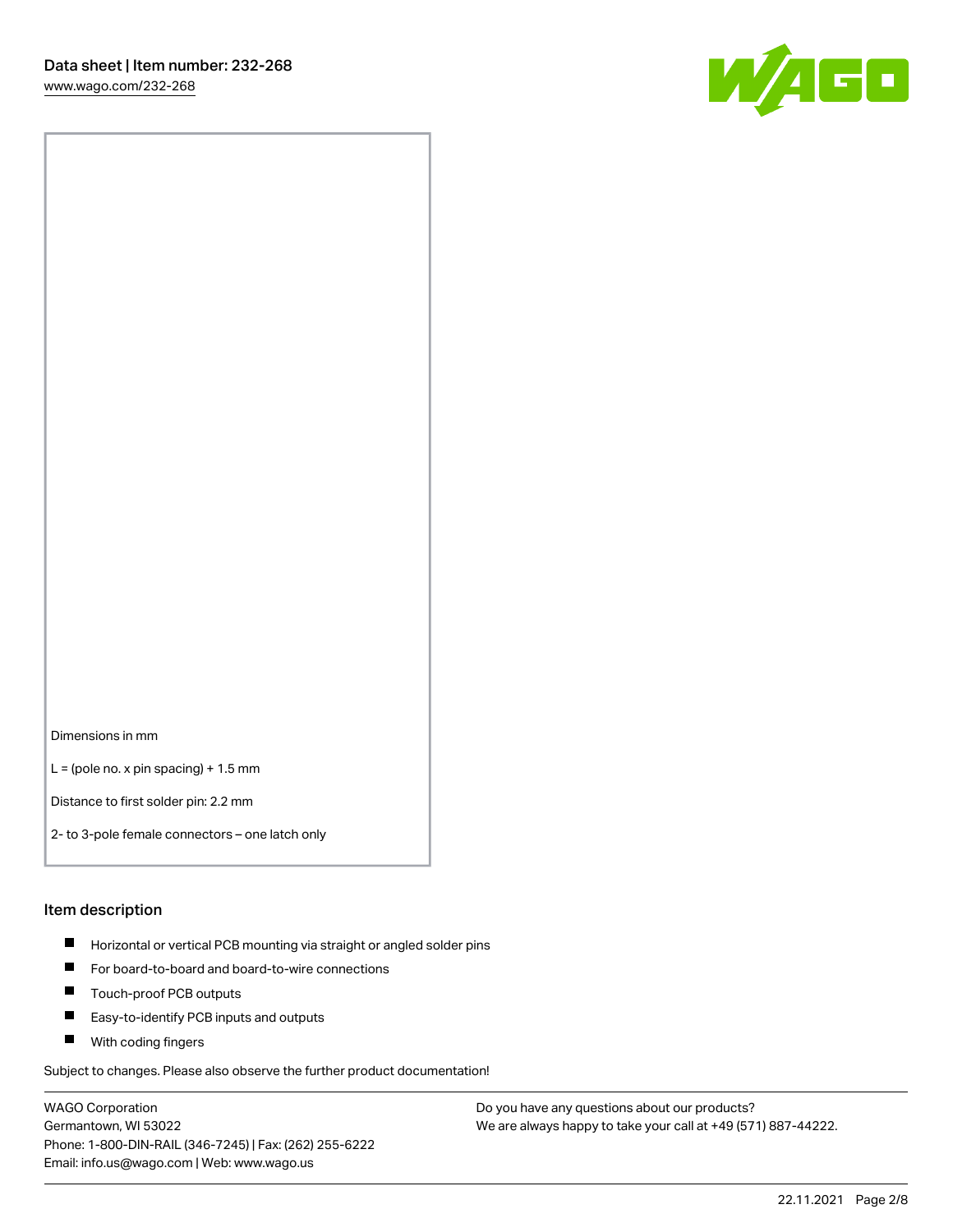

### Data Notes

| Safety information 1 | The MCS-MULTI CONNECTION SYSTEM includes connectors<br>without breaking capacity in accordance with DIN EN 61984. When<br>used as intended, these connectors must not be connected<br>/disconnected when live or under load. The circuit design should<br>ensure header pins, which can be touched, are not live when<br>unmated. |
|----------------------|-----------------------------------------------------------------------------------------------------------------------------------------------------------------------------------------------------------------------------------------------------------------------------------------------------------------------------------|
| Variants:            | Other pole numbers<br>3.8 mm pin projection for male headers with straight solder pins<br>Gold-plated or partially gold-plated contact surfaces<br>Other versions (or variants) can be requested from WAGO Sales or<br>configured at https://configurator.wago.com/                                                               |

## Electrical data

### IEC Approvals

| Ratings per                 | IEC/EN 60664-1                                                       |
|-----------------------------|----------------------------------------------------------------------|
| Rated voltage (III / 3)     | 320 V                                                                |
| Rated surge voltage (III/3) | 4 <sub>k</sub> V                                                     |
| Rated voltage (III/2)       | 320 V                                                                |
| Rated surge voltage (III/2) | 4 <sub>k</sub> V                                                     |
| Nominal voltage (II/2)      | 630 V                                                                |
| Rated surge voltage (II/2)  | 4 <sub>k</sub> V                                                     |
| Rated current               | 12A                                                                  |
| Legend (ratings)            | (III / 2) $\triangleq$ Overvoltage category III / Pollution degree 2 |

## UL Approvals

| Approvals per                  | UL 1059 |
|--------------------------------|---------|
| Rated voltage UL (Use Group B) | 300 V   |
| Rated current UL (Use Group B) | 15 A    |
| Rated voltage UL (Use Group D) | 300 V   |
| Rated current UL (Use Group D) | 10 A    |

## Ratings per UL

| Rated voltage UL 1977 | 600 V |
|-----------------------|-------|
| Rated current UL 1977 |       |

Subject to changes. Please also observe the further product documentation!

| <b>WAGO Corporation</b>                                | Do you have any questions about our products?                 |
|--------------------------------------------------------|---------------------------------------------------------------|
| Germantown, WI 53022                                   | We are always happy to take your call at +49 (571) 887-44222. |
| Phone: 1-800-DIN-RAIL (346-7245)   Fax: (262) 255-6222 |                                                               |
| Email: info.us@wago.com   Web: www.wago.us             |                                                               |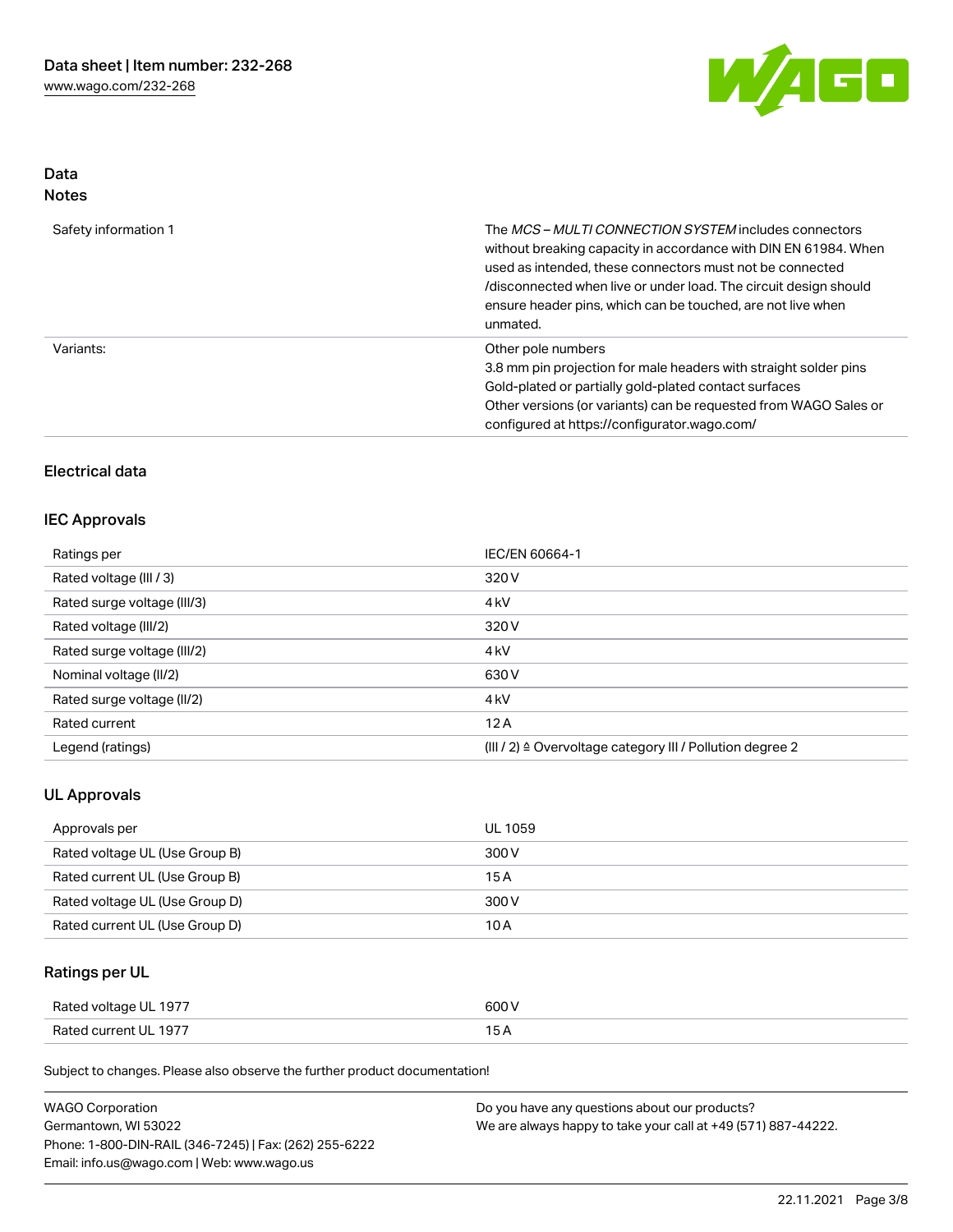

## CSA Approvals

| Approvals per                     | <b>CSA</b> |
|-----------------------------------|------------|
| Rated voltage CSA (Use Group B)   | 300 V      |
| Rated current CSA (Use Group B)   | 15A        |
| Rated voltage CSA (Use Group D)   | 300 V      |
| Rated current CSA (Use Group D)   | 10A        |
| Connection data                   |            |
| Total number of connection points | 8          |
| Total number of potentials        | 8          |
| Number of connection types        | 1          |
|                                   |            |
| Number of levels                  | 1          |
| <b>Connection 1</b>               |            |

## Physical data

| Pin spacing                          | 5.08 mm / 0.2 inch         |
|--------------------------------------|----------------------------|
| Width                                | 42.14 mm / 1.659 inch      |
| Height                               | 16.6 mm / 0.654 inch       |
| Height from the surface              | 11.6 mm / 0.457 inch       |
| Depth                                | 18.25 mm / 0.719 inch      |
| Solder pin length                    | $5 \,\mathrm{mm}$          |
| Solder pin dimensions                | $0.6 \times 1$ mm          |
| Drilled hole diameter with tolerance | $1.3$ <sup>(+0.1)</sup> mm |

## Plug-in connection

| Contact type (pluggable connector) | Female header |
|------------------------------------|---------------|
| Connector (connection type)        | for PCB       |
| Mismating protection               | No            |
| Mating direction to the PCB        | 0°            |
| Locking of plug-in connection      | Without       |

### PCB contact

PCB Contact **THT** 

Subject to changes. Please also observe the further product documentation!

| <b>WAGO Corporation</b>                                | Do you have any questions about our products?                 |
|--------------------------------------------------------|---------------------------------------------------------------|
| Germantown, WI 53022                                   | We are always happy to take your call at +49 (571) 887-44222. |
| Phone: 1-800-DIN-RAIL (346-7245)   Fax: (262) 255-6222 |                                                               |
| Email: info.us@wago.com   Web: www.wago.us             |                                                               |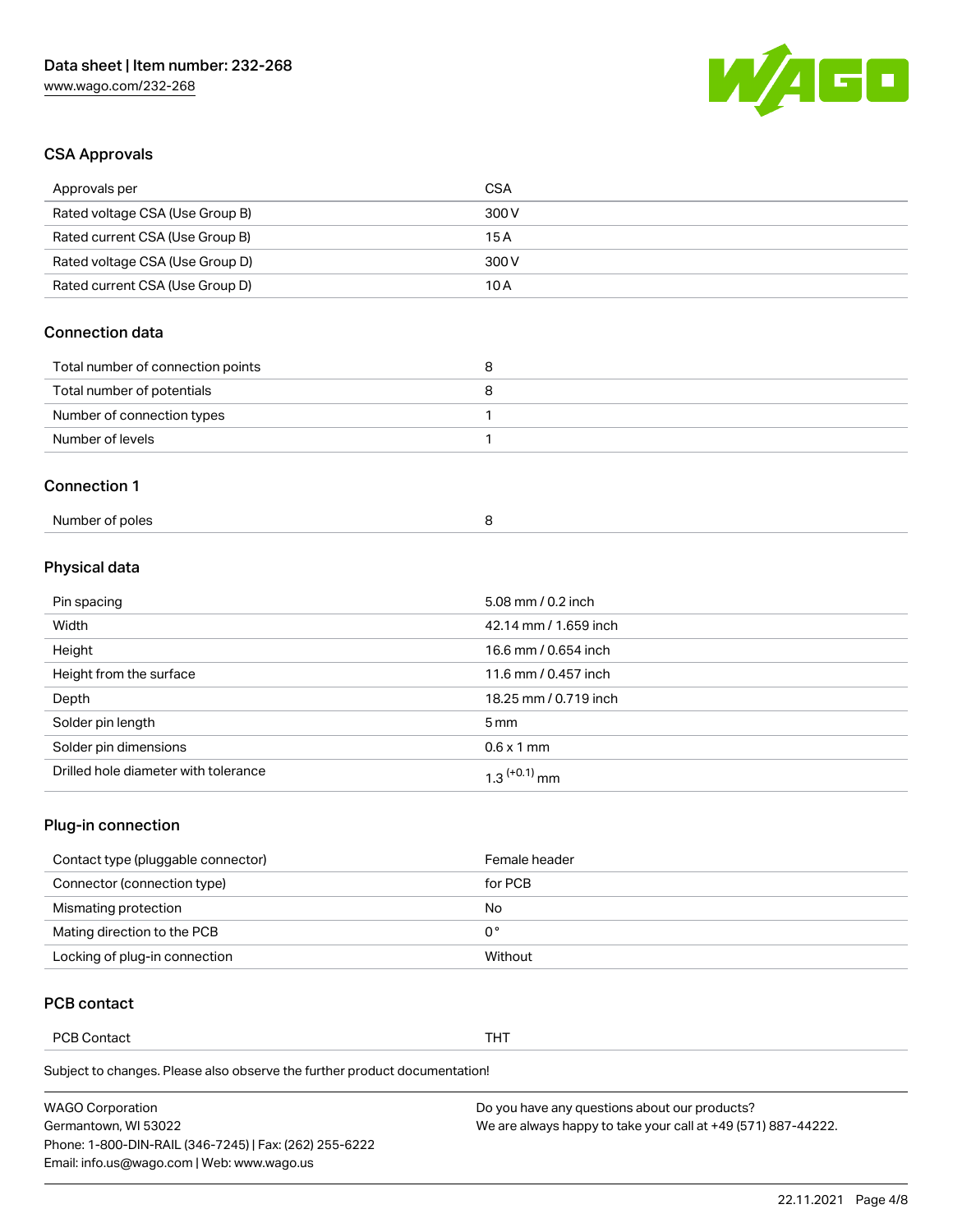[www.wago.com/232-268](http://www.wago.com/232-268)



| Solder pin arrangement              | over the entire female connector (in-line) |
|-------------------------------------|--------------------------------------------|
| Number of solder pins per potential |                                            |

#### Material data

| Color                       | orange              |
|-----------------------------|---------------------|
| Material group              |                     |
| Insulation material         | Polyamide (PA66)    |
| Flammability class per UL94 | V <sub>0</sub>      |
| Contact material            | Copper alloy        |
| Contact plating             | tin-plated          |
| Fire load                   | $0.117 \mathrm{MJ}$ |
| Weight                      | 7g                  |

#### Environmental requirements

| Limit temperature range | $-60+85 °C$ |
|-------------------------|-------------|
|                         |             |

### Commercial data

| Product Group         | 3 (Multi Conn. System) |
|-----------------------|------------------------|
| PU (SPU)              | 50 Stück               |
| Packaging type        | box                    |
| Country of origin     | DE                     |
| <b>GTIN</b>           | 4044918579506          |
| Customs tariff number | 8536694040             |

#### Approvals / Certificates

#### Country specific Approvals

| <b>WAGO Corporation</b> |                                                                            | Do you have any questions about our products? |                     |
|-------------------------|----------------------------------------------------------------------------|-----------------------------------------------|---------------------|
|                         | Subject to changes. Please also observe the further product documentation! |                                               |                     |
| Logo                    | Approval                                                                   | <b>Additional Approval Text</b>               | Certificate<br>name |
| <b>Ship Approvals</b>   |                                                                            |                                               |                     |
| KEMA                    |                                                                            |                                               |                     |
|                         | <b>KEMA/KEUR</b><br><b>DEKRA Certification B.V.</b>                        | EN 61984                                      | 2190761.01          |
|                         | <b>DEKRA Certification B.V.</b>                                            |                                               |                     |
|                         | <b>CB</b>                                                                  | IEC 61984                                     | NL-39756            |
| Logo                    | Approval                                                                   | <b>Additional Approval Text</b>               | Certificate<br>name |

Germantown, WI 53022 Phone: 1-800-DIN-RAIL (346-7245) | Fax: (262) 255-6222 Email: info.us@wago.com | Web: www.wago.us

We are always happy to take your call at +49 (571) 887-44222.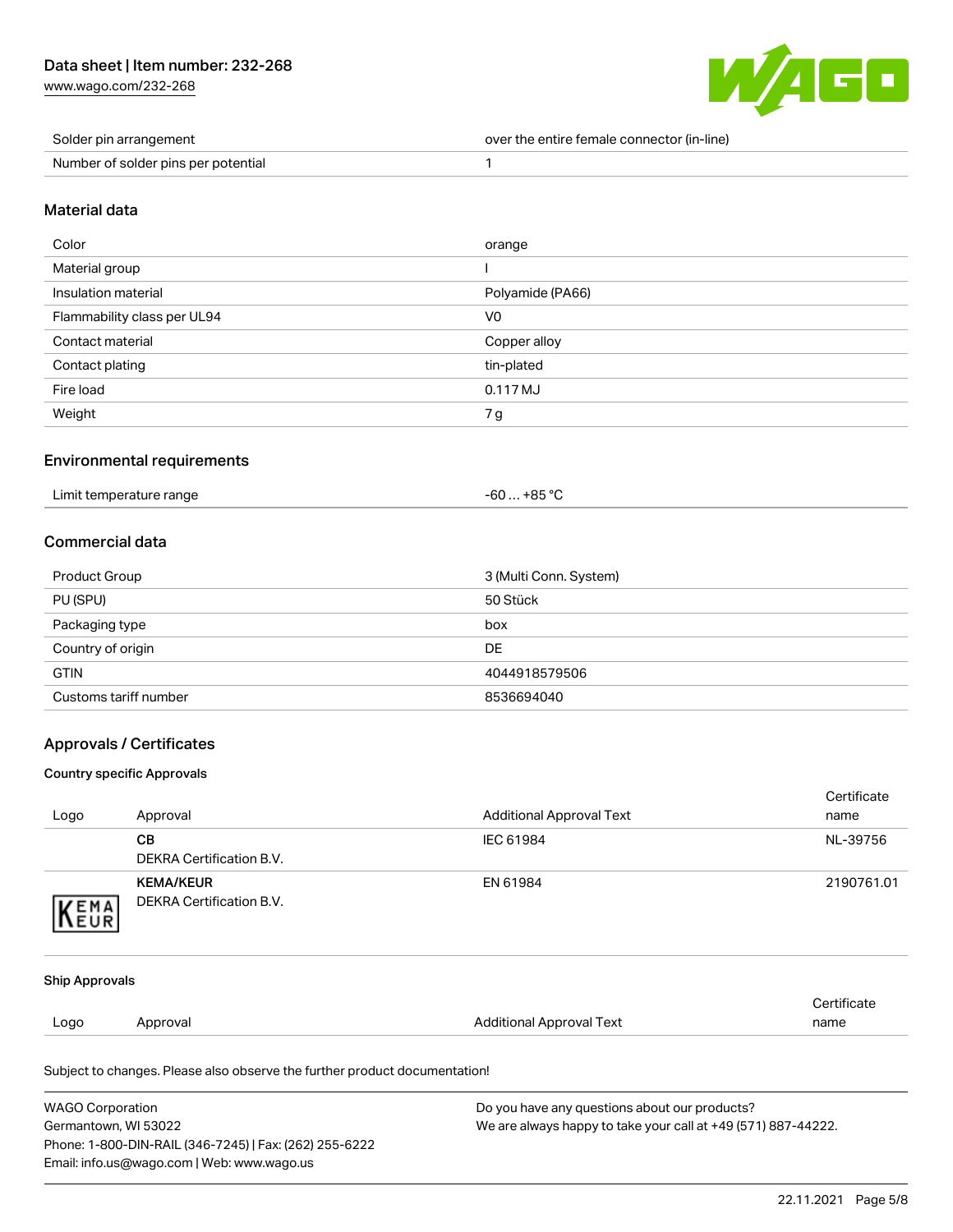### Data sheet | Item number: 232-268 [www.wago.com/232-268](http://www.wago.com/232-268)

Email: info.us@wago.com | Web: www.wago.us





| ABS                                                       | <b>ABS</b><br>American Bureau of Shipping                                                                                  |                                                                                                                | $19 -$<br>HG15869876-<br><b>PDA</b> |  |
|-----------------------------------------------------------|----------------------------------------------------------------------------------------------------------------------------|----------------------------------------------------------------------------------------------------------------|-------------------------------------|--|
|                                                           | LR<br>Lloyds Register                                                                                                      | IEC 61984                                                                                                      | 96/20035 (E5)                       |  |
| <b>UL-Approvals</b>                                       |                                                                                                                            |                                                                                                                | Certificate                         |  |
| Logo                                                      | Approval                                                                                                                   | <b>Additional Approval Text</b>                                                                                | name                                |  |
|                                                           | UL<br>UL International Germany GmbH                                                                                        | <b>UL 1977</b>                                                                                                 | E45171                              |  |
|                                                           | <b>UR</b><br>Underwriters Laboratories Inc.                                                                                | UL 1059                                                                                                        | E45172                              |  |
| Counterpart                                               | Item no.231-638<br>Male connector; 8-pole; Pin spacing 5.08 mm; orange                                                     |                                                                                                                | www.wago.com/231-638                |  |
|                                                           | Item no.231-638/019-000<br>Male connector; 8-pole; Pin spacing 5.08 mm; mounting flange; orange                            |                                                                                                                | www.wago.com/231-638/019-000        |  |
| <b>Optional accessories</b><br><b>Testing accessories</b> |                                                                                                                            |                                                                                                                |                                     |  |
| Testing accessories                                       |                                                                                                                            |                                                                                                                |                                     |  |
|                                                           | Item no.: 231-661<br>Test plugs for female connectors; for 5 mm and 5.08 mm pin spacing; 2,50 mm <sup>2</sup> ; light gray |                                                                                                                | www.wago.com/231-661                |  |
| <b>Downloads</b><br>Documentation                         |                                                                                                                            |                                                                                                                |                                     |  |
| <b>Additional Information</b>                             |                                                                                                                            |                                                                                                                |                                     |  |
| Technical explanations                                    |                                                                                                                            | 2019 Apr 3                                                                                                     | pdf<br>Download                     |  |
|                                                           | Subject to changes. Please also observe the further product documentation!                                                 |                                                                                                                |                                     |  |
| <b>WAGO Corporation</b><br>Germantown, WI 53022           | Phone: 1-800-DIN-RAIL (346-7245)   Fax: (262) 255-6222                                                                     | Do you have any questions about our products?<br>We are always happy to take your call at +49 (571) 887-44222. |                                     |  |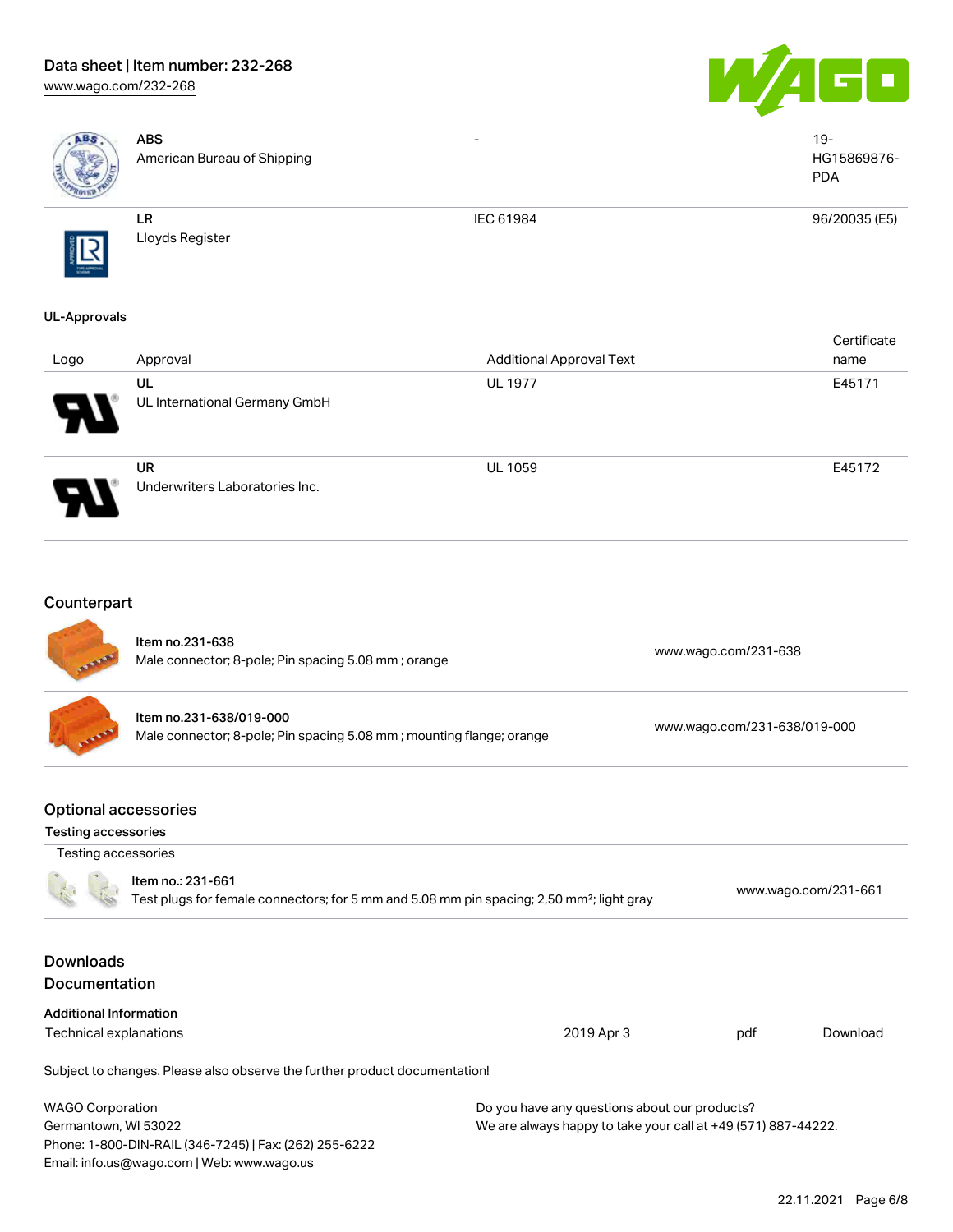

2.0 MB

|                 | <b>CAD</b> files                                                                                                                                                       |            |          |
|-----------------|------------------------------------------------------------------------------------------------------------------------------------------------------------------------|------------|----------|
| <b>CAD</b> data |                                                                                                                                                                        |            |          |
|                 | 2D/3D Models 232-268                                                                                                                                                   | <b>URL</b> | Download |
| <b>CAE</b> data |                                                                                                                                                                        |            |          |
|                 | EPLAN Data Portal 232-268                                                                                                                                              | <b>URL</b> | Download |
|                 | ZUKEN Portal 232-268                                                                                                                                                   | <b>URL</b> | Download |
|                 | PCB Design                                                                                                                                                             |            |          |
|                 | Symbol and Footprint 232-268                                                                                                                                           | <b>URL</b> | Download |
|                 | CAx data for your PCB design, consisting of "schematic symbols and PCB footprints",<br>allow easy integration of the WAGO component into your development environment. |            |          |
|                 | Supported formats:                                                                                                                                                     |            |          |
|                 | Accel EDA 14 & 15                                                                                                                                                      |            |          |
|                 | Altium 6 to current version                                                                                                                                            |            |          |
| П               | Cadence Allegro                                                                                                                                                        |            |          |
|                 | DesignSpark                                                                                                                                                            |            |          |
|                 | Eagle Libraries                                                                                                                                                        |            |          |
| ш               | KiCad                                                                                                                                                                  |            |          |
|                 | <b>Mentor Graphics BoardStation</b>                                                                                                                                    |            |          |
|                 | Mentor Graphics Design Architect                                                                                                                                       |            |          |
| ш               | Mentor Graphics Design Expedition 99 and 2000                                                                                                                          |            |          |
| ш               | OrCAD 9.X PCB and Capture                                                                                                                                              |            |          |
|                 | PADS PowerPCB 3, 3.5, 4.X, and 5.X                                                                                                                                     |            |          |
|                 | PADS PowerPCB and PowerLogic 3.0                                                                                                                                       |            |          |
| a ka            | PCAD 2000, 2001, 2002, 2004, and 2006                                                                                                                                  |            |          |
|                 | Pulsonix 8.5 or newer                                                                                                                                                  |            |          |
| ш               | <b>STL</b>                                                                                                                                                             |            |          |
|                 | 3D STEP                                                                                                                                                                |            |          |
|                 | TARGET 3001!                                                                                                                                                           |            |          |
|                 | View Logic ViewDraw                                                                                                                                                    |            |          |
|                 | Quadcept                                                                                                                                                               |            |          |

WAGO Corporation Germantown, WI 53022 Phone: 1-800-DIN-RAIL (346-7245) | Fax: (262) 255-6222 Email: info.us@wago.com | Web: www.wago.us